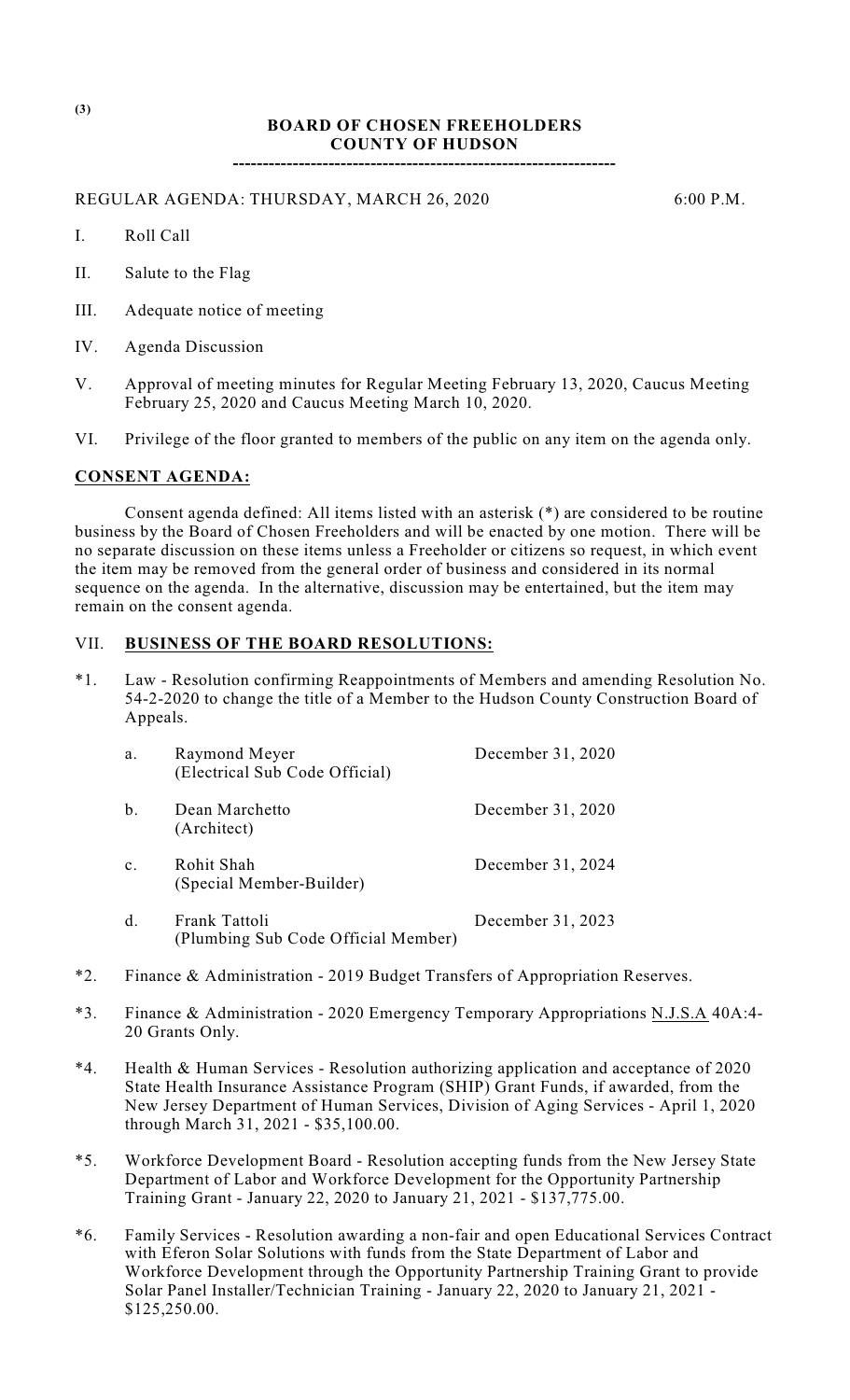- \*7. Corrections Resolution awarding Professional Services Contract Non-Fair and Open NCCHC Resources, Inc. - April 1, 2020 to March 31, 2021 - \$429,000.00.
- \*8. County Clerk Resolution amending Resolution No. 195-4-2018 and exercising the option for one year extension of a Non-Fair and Open Contract with SCYTL for a Voter Educational Portal and Election Night Reporting Services - May 1, 2020 to April 30, 2021 - \$21,791.73.
- \*9. Roads & Public Property Resolution awarding Professional Services Contract Non-Fair and Open for Licensed Site Remediation Professional Services at Laurel Hill Park to Boswell Engineering - \$117,875.00.
- \*10. Prosecutor's Office Resolution approving payment to Sirchie Acquisition Company, LLC for purchase of its pre-filters and carbon filter for the Sirchie Cyanosafe Ductless Fuming Chamber on behalf of the Prosecutor's Office - \$647.76.
- \*11. Prosecutor's Office Resolution approving payment to Sumuri, LLC for purchase of License and Support Renewal for Sumuri Computer Forensic Products on behalf of the Prosecutor's Office - June 14, 2020 to June 13, 2021 - \$1,659.99.
- \*12. Sheriff's Office Resolution approving payment to Astrophysics, Inc. for extended maintenance and support of one (1) x-ray baggage scanner on behalf of the Sheriff's Office - March 1, 2020 to February 28, 2021 - \$4,191.00.
- \*13. Corrections Resolution authorizing payment to Fowler Equipment Company, Inc. for the purchase of two washing machines and one dryer for the Hudson County Department of Corrections and Rehabilitation pursuant to a Declaration of Emergency - \$36,990.00.
- \*14. Purchasing Approve Purchasing Agent's award, purchases made under State Contracts:

|       | <b>VENDOR</b>                             | <b>COMMODITY</b>                                      | <b>AMOUNT</b> | DEPT.                                       |
|-------|-------------------------------------------|-------------------------------------------------------|---------------|---------------------------------------------|
| a.    | *Custom Bandag<br>Harrison, N.J.          | <b>Automobile Tires</b><br>(S2,000.00)                | \$7,000.00    | Roads &<br><b>Public</b><br><b>Property</b> |
|       |                                           | <b>Automobile Tires</b><br>(Motor Pool<br>\$5,000.00) |               | Roads &<br><b>Public</b><br><b>Property</b> |
| $b$ . | *Fastenal Co.<br>Kearny, N.J.             | <b>Industrial Supplies</b>                            | \$25,000.00   | Parks                                       |
| c.    | Grainger, Inc.<br>Vineland, N.J.          | <b>Industrial Supplies</b><br>(Various \$25,000.00)   | \$368,008.78  | Parks                                       |
|       |                                           | Kitchen Equipment<br>$(\$343,008.78)$                 |               | Correctional<br>Center                      |
| d.    | *M&G Auto<br>North Bergen, N.J.           | <b>Auto Parts</b><br>(Motor Pool)                     | \$25,000.00   | Roads &<br><b>Public</b><br><b>Property</b> |
| e.    | *Northeast Auto<br>Bayonne, N.J.          | <b>Auto Parts</b>                                     | \$5,000.00    | Roads &<br><b>Public</b><br><b>Property</b> |
| f.    | Rachles/Micheles Oil Co.<br>Clifton, N.J. | Gasoline 87 Octane<br>(Meadowview<br>\$10,000.00      | \$60,000.00   | Roads &<br>Public<br>Property               |
|       |                                           | Gasoline 87 Octane<br>(Motor Pool \$50,000.00)        |               | Roads &<br>Public<br>Property               |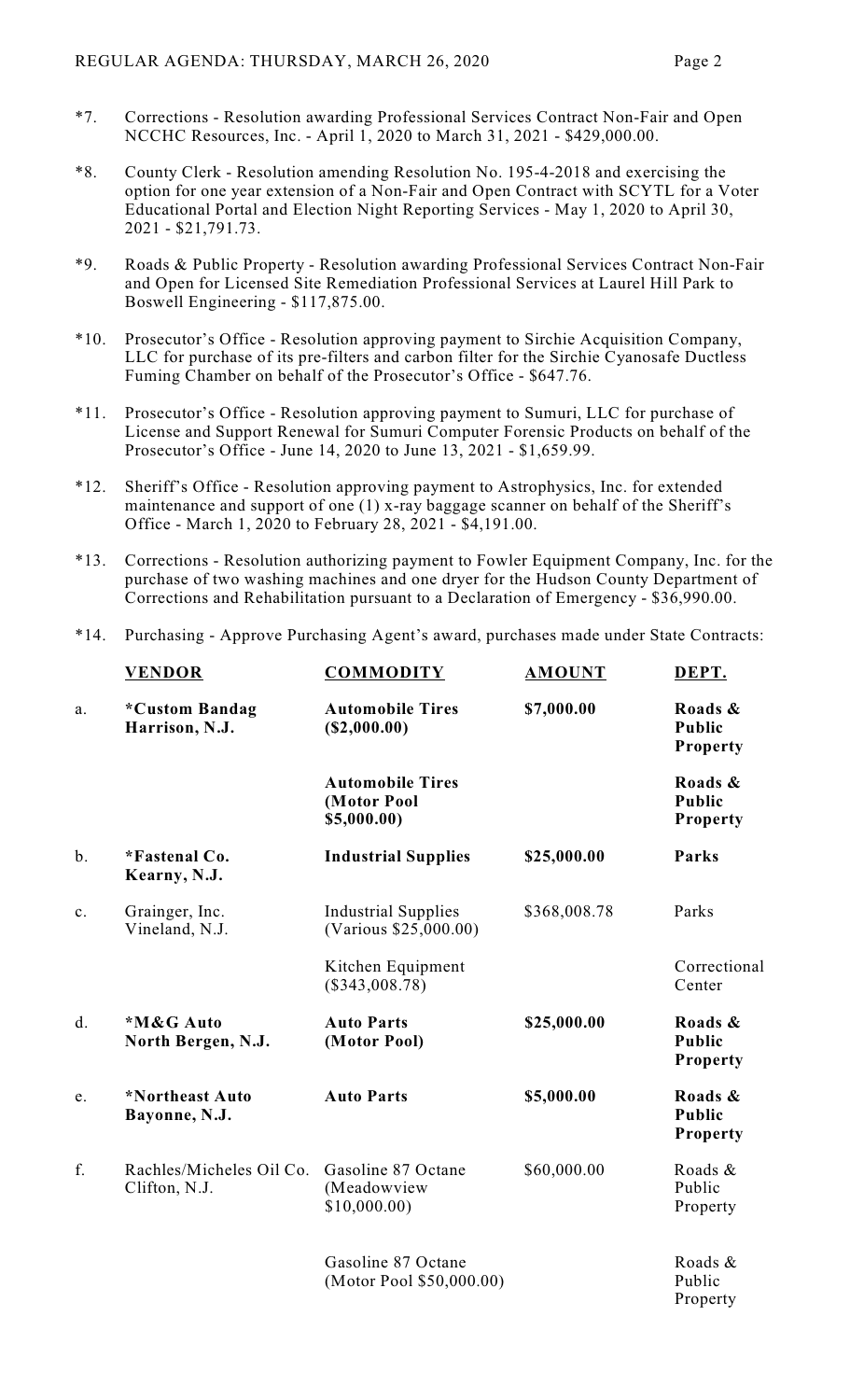| g. | <b>**SHI</b> International<br>Somerset, N.J. | <b>KnowBe4 Security</b><br><b>Awareness Training</b><br>(Data Processing)<br>\$17,520.00 | \$49,251.95  | Data<br><b>Processing</b> |
|----|----------------------------------------------|------------------------------------------------------------------------------------------|--------------|---------------------------|
|    |                                              | <b>Catalogic Additional</b><br><b>Storage (Data Processing</b><br>\$31,731.95)           |              | Data<br><b>Processing</b> |
| h. | Xerox Corp.<br>St. Petersburg, FL            | Annual Agreement for<br>Copier Maintenance<br>Repairs, Parts and Supplies                | \$50,000.00  | Various                   |
|    |                                              | TOTAL                                                                                    | \$589,260.73 |                           |

#### **\*Denotes: Hudson County Vendor \*\*Denotes: WBE**

\*15. Purchasing - Purchases made under the Educational Services Commission of New Jersey Pricing System, formally known as "The Middlesex Regional Educational Services Commission":

|    | <b>VENDOR</b>                      | <b>COMMODITY</b>                                                                                            | <b>AMOUNT</b> | <b>DEPT</b>                                 |
|----|------------------------------------|-------------------------------------------------------------------------------------------------------------|---------------|---------------------------------------------|
| a. | *Murray Paving<br>Hackensack, N.J. | <b>Rock Breaking</b><br>Supplemental                                                                        | \$73,556.08   | Parks                                       |
|    |                                    | (James J. Braddock<br>\$16,204.76                                                                           |               |                                             |
|    |                                    | <b>Dumpster Ramp</b><br><b>Pad Supplemental</b><br>(Stephen R. Greg<br>\$15,027.31)                         |               | Parks                                       |
|    |                                    | <b>Corrections Maintenance</b><br><b>Area Door Replacement</b><br>$(\$12,618.51)$                           |               | Roads &<br>Public<br><b>Property</b>        |
|    |                                    | <b>Duncan Avenue</b><br>Garage Floor Supplemental via<br><b>Declaration of Emergency</b><br>$(\$29,705.50)$ |               | Roads &<br><b>Public</b><br><b>Property</b> |
|    |                                    | <b>TOTAL</b>                                                                                                | \$73,556.08   |                                             |

### **\*Denotes SBE**

- \*16. Purchasing Approve Purchasing Agent's Awards:
	- a. Medical Surgical Supplies five (5) replies two (2) year period Cen Med Enterprises - Contract shall not exceed \$15,364.41; JML Medical Inc. - Contract shall not exceed \$37,253.84; Pina M. Inc., d/b/a Pina Solutions - Contract shall not exceed \$480.79; V.E. Ralph & Sons, Inc. - Contract shall not exceed \$12,900.96 - Grand Total Award \$66,000.00.
	- b. Hardware, Housewares, and Tools three (3) replies two (2) year period Continental Hardware - Contract shall not exceed \$95,961.92; Duncan Hardware Inc. - Contract shall not Exceed \$86,803.00; M&G Auto Parts - Contract shall not exceed \$735.08 - Grant Total Award \$183,500.00.
	- c. Pipe Cleaning & Video Inspection Services one (1) reply two (2) year period 11 Envirogroup, LLC - Contract shall not exceed \$113,000.00.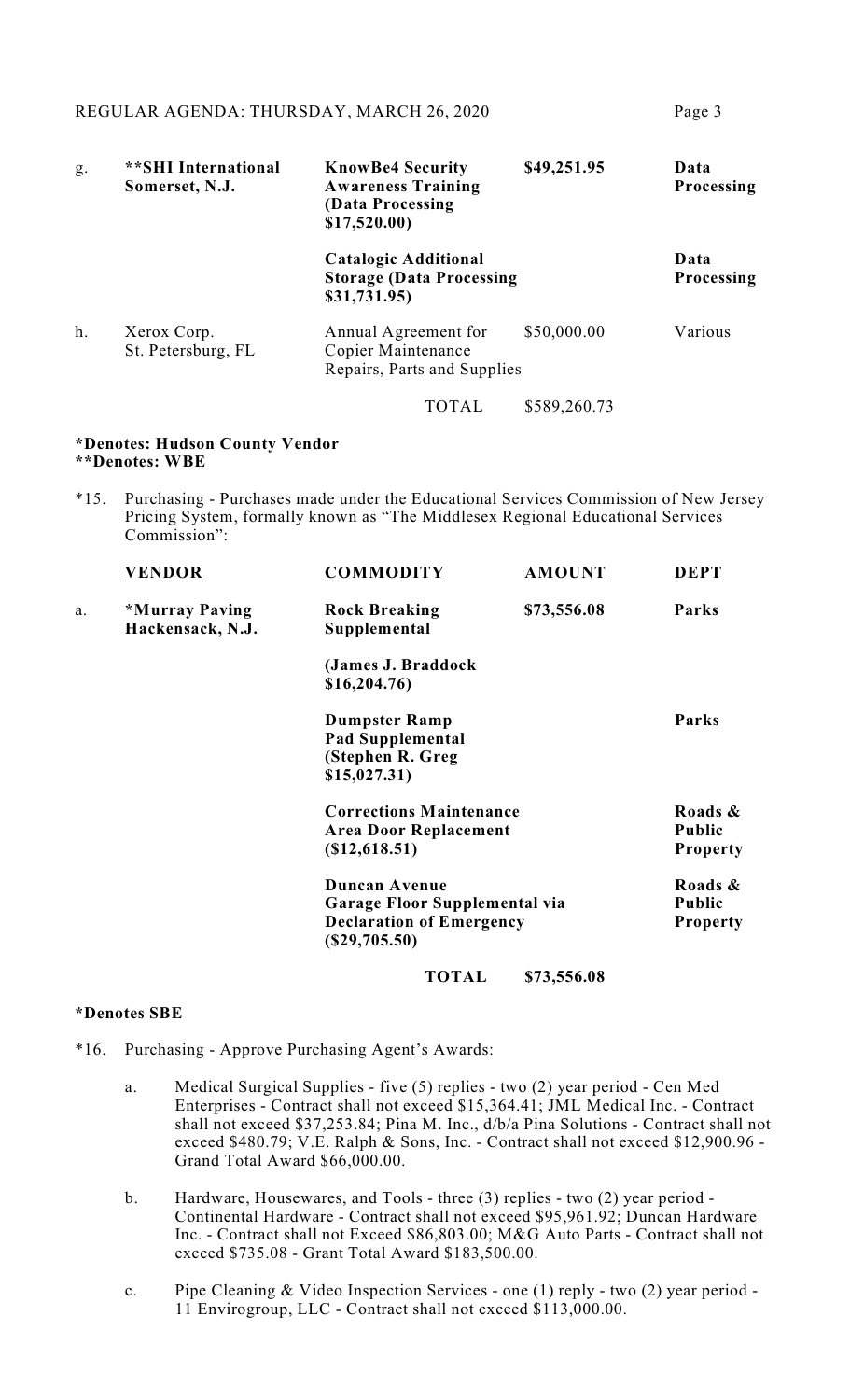#### REGULAR AGENDA: THURSDAY, MARCH 26, 2020 Page 4

d. Leaf Disposal & Recycling - one (1) reply - two (2) year period - Natures Choice Corp. - Contract shall not exceed \$95,000.00.

| e. |                                                 | (REQUEST FOR FUNDS) - Janitorial Supplies (Paper Towels, Toilet Tissues & |
|----|-------------------------------------------------|---------------------------------------------------------------------------|
|    | Dispensers) - Circle Janitorial Supplies, Inc.; |                                                                           |
|    | Original Contract Amount:                       | \$110,000.00                                                              |
|    | <b>Additional Funds Requested:</b>              | \$6,000.00                                                                |
|    | New Contract Amount:                            | \$116,000.00                                                              |
|    |                                                 |                                                                           |

- f. (REQUEST FOR FUNDS) Janitorial Supplies (Paper Towels, Toilet Tissues & Dispensers) - United Sales, USA Corp.,<br>Original Contract Amount: \$3,588.00 Original Contract Amount: Additional Funds Requested: \$6,000.00<br>New Contract Amount: \$9,588.00 New Contract Amount:
- \*17. Register's Office Resolution approving a Fair and Open Contract with Kofile Technologies, Inc. for Map Restoration Services for the Office of the Hudson County Register - \$38,847.00.
- \*18. Health & Human Services Resolution authorizing a contract between the County of Hudson and Khurram Malik, M.D. for Medical Consultation Services and 24/7 on-call services, pursuant to the Declaration of Emergency for the Coronavirus-19 Pandemic - March 1, 2020 through July 31, 2020 - \$25,000.00.
- \*19. Health & Human Services Resolution authorizing a contract with Rutgers University to establish a formal Hudson County Cooperative Extension Office - \$50,000.00.
- \*20. Law Resolution approving Agreement with Dara Damato (nee Santangelo), Michael L. Santangelo 2018 Revocable Trust, Francis X. Santangelo, and Joanne F. Santangelo to purchase 50% of the Shares in 600 Newark Avenue Corporation - \$1,225,000.00.
- \*21. Law Resolution amending Resolution No. 829-12-2019 that had awarded a Fair and Open Competitive Contract to EMET Transitional Services, LLC for Cleaning and Security Services - January 1, 2020 to December 31, 2020 - \$912,000.00.
- \*22. Purchasing Purchases made under Union County Cooperative Pricing System:

| <b>VENDOR</b>                        | <b>COMMODITY</b>                                 | <b>AMOUNT</b> | <b>DEPT</b>    |
|--------------------------------------|--------------------------------------------------|---------------|----------------|
| *Johnston G.P., Inc.<br>Kearny, N.J. | Telecommunication<br><b>Services County Wide</b> | \$200,000.00  | <b>Various</b> |

- TOTAL \$200,000.00
- \*23. Health and Human Services Resolution authorizing a contract with Palisades Emergency Residence Corporation (PERC) - March 30, 2020 through September 30, 2020 - \$70,000.00.
- \*24. Health and Human Services Resolution amending Resolution 670-10-2017 authorizing a one (1) month extension of a contract with Urban Renewal Corporation to operate a Warming Center in Kearny, New Jersey - November 15, 2017 through April 30, 2020 and amending Resolution 702-12-2014 to authorize an amendment to the Memorandum of Understanding - \$112,524.00.
- \*25. Board of Freeholders Resolution urging the State to adopt an Emergency Pandemic Storage Policy and Stockpile Essential Commodities and Mechanical Ventilators.
- \*26. Corrections Resolution authorizing payment to Maverick Building Services, Inc. pursuant to a Declaration of Emergency - \$117,600.00.
- \*27. Roads and Public Property Resolution awarding Professional Service Contract Fair and Open between the County of Hudson and De Block Environmental Services, LLC "For a Licensed Sewage Plant and Collection System Operator" - \$60,500.00.